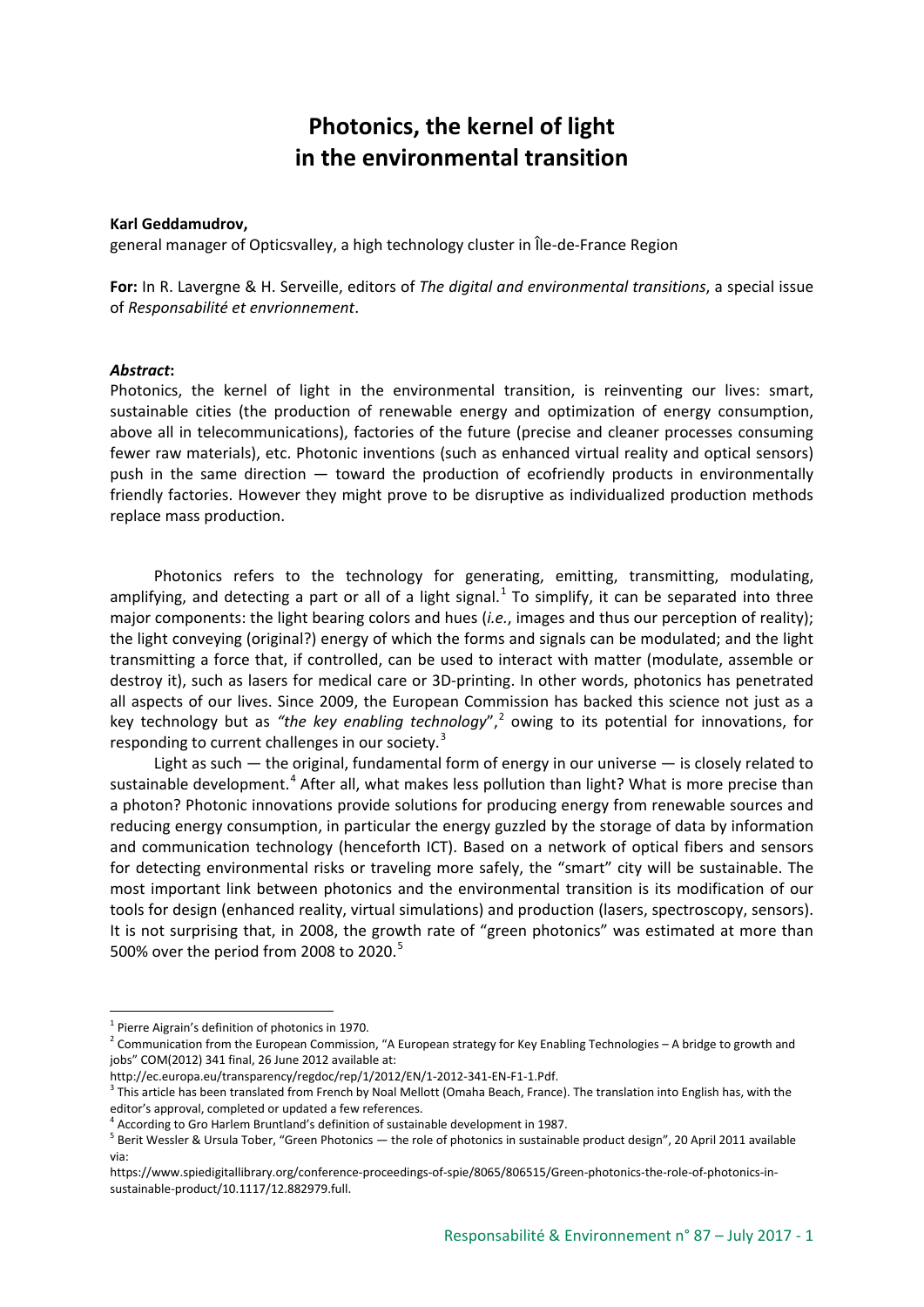Given its societal impact, photonics, along with the environmental and digital transitions, is stimulating a creative, entrepreneurial revival. From thirty to forty startups in this technology are being created each year in the Île-de-France region, which includes Paris. The high-tech cluster Opticsvalley, located in Île-de-France, has the role of boosting these start-ups and identifying the photonic solutions for responding to the challenge of becoming a more sustainable, more connected society.<sup>[6](#page-1-0)</sup> I shall mention some of their products to show how photonics helps us switch toward a more sustainable economic and industrial rationale. The variety of its technological solutions and approaches illustrates quite well how diverse photonics is.

Apart from its technical feats and beyond the expected sectors of depollution and energy production, photonics improves performance in terms of sustainability. In a conventional setting, this improvement is considerable: an energy reduction of 40% (in lighting and ICT).<sup>[7](#page-1-1)</sup> Photonics is, by definition, relevant to lighting, which accounts for an average 7% of a household's energy bill, and from 15% to 35% of a city's. As proposed by the startup EFFILUX, $^8$  $^8$  LED and OLED are more efficient sources of a better quality of light, which, when associated with sensors (as Nexperium has done)<sup>[9](#page-1-3)</sup> can be used for an autonomous public lighting system. Echy<sup>[10\)](#page-1-4)</sup> offers still other solutions based on natural light in buildings, while Glowee<sup>[11](#page-1-5)</sup> has focused on bioluminescent sources. Cascade<sup>[12](#page-1-6)</sup> works on natural light to help agriculture adapt the spectrum to crop needs and thus reduce inputs while using less space.

Photonics provides solutions for the twofold challenge faced by ICT: increase the bandwidth while reducing both energy consumption and the environmental impact (3% of an energy consumption increasing  $40\%/year)$ .<sup>(7)</sup> The rollout of optical fiber, beyond its technical performance, will help reduce our carbon footprint during not only production but also use: the electricity consumed to run an office computer will drop from 63 watts to 24 (2.5 times less).<sup>[13](#page-1-7)</sup> This statistic takes into account neither the deployment in data centers of optical connectors such as those made by Fischer,  $14$  nor Almae's optoelectronic chips<sup>[15](#page-1-9)</sup> nor the expectations from optical computing (as proposed by Lighton) $16$  or quantum computers.

The smart city will be photonic. The panoply of solutions will extend to communication systems such as Li-Fi (Oledcomm), $^{17}$  $^{17}$  $^{17}$  the control of pollution (Blue Industry and Science) $^{18}$  $^{18}$  $^{18}$  and risk-management (Leosphere)<sup>[19](#page-1-13)</sup> owing to the improved security from using biometric or heat cameras and from digitizing installations. This panoply also includes: depolluting fluids with light pulses (Agro Hall)<sup>[20](#page-1-14)</sup> or ultraviolet rays (Abiotec),  $21$  sorting wastes optimally (Uzer)<sup>[22](#page-1-16)</sup> and producing more renewable energy thanks to more efficient photovoltaics (Solems),<sup>[23](#page-1-17)</sup> solar sources (SunR)<sup>[24](#page-1-18)</sup> or biofuels produced by stimulating algae with light. Given the objective for solar energy — 20% of the

- <span id="page-1-3"></span><span id="page-1-2"></span><sup>9</sup> http://www.nexperium.com
- <span id="page-1-4"></span><sup>10</sup> www.echy.fr

<span id="page-1-0"></span><sup>6</sup> http://www.opticsvalley.org/

<span id="page-1-1"></span><sup>7</sup> I. Weir, G. Archenhold, M. Robinson, M. Williams & P. Hilton, *Photonics Technologies and Markets for a Low Carbon Economy* (Study prepared for the Photonics Unit, DG CONNECT, European Commission under reference SMART 2010/0066) report of 17 February 2012 available via

https://publications.europa.eu/en/publication-detail/-/publication/629caf66-7fb2-4593-8e8f-9586d7f60ed2.

<sup>8</sup> http://www.effilux.fr

<span id="page-1-5"></span><sup>11</sup> www.glowee.eu<br>
<sup>11</sup> www.glowee.eu<br>
<sup>12</sup> http://lprl.org/cascade-light-technologies.php

<span id="page-1-7"></span><span id="page-1-6"></span><sup>&</sup>lt;sup>13</sup> Jean-Michel Mur "Fibres optiques et développement durable: le FTTO vert", *Photoniques*, 78, pp.20-22, 2015 available at https://www.photoniques.com/articles/photon/pdf/2015/05/photon201578p20.pdf.<br><sup>14</sup> www.fischerconnectors.com

<span id="page-1-9"></span><span id="page-1-8"></span><sup>15</sup> www.almae-technologies.com

<span id="page-1-10"></span><sup>16</sup> www.lighton.io

<span id="page-1-11"></span><sup>17</sup> www.oledcom.com

<span id="page-1-12"></span><sup>18</sup> www.blueindustryandscience.com

<span id="page-1-13"></span><sup>19</sup> www.leosphere.com

<sup>20</sup> www.agrohall.fr

<span id="page-1-15"></span><span id="page-1-14"></span><sup>21</sup> www.abiotec.fr

<span id="page-1-16"></span><sup>22</sup> www.uzer.eu

<span id="page-1-17"></span><sup>23</sup> www.solems.com

<span id="page-1-18"></span><sup>24</sup> www.sunr.fr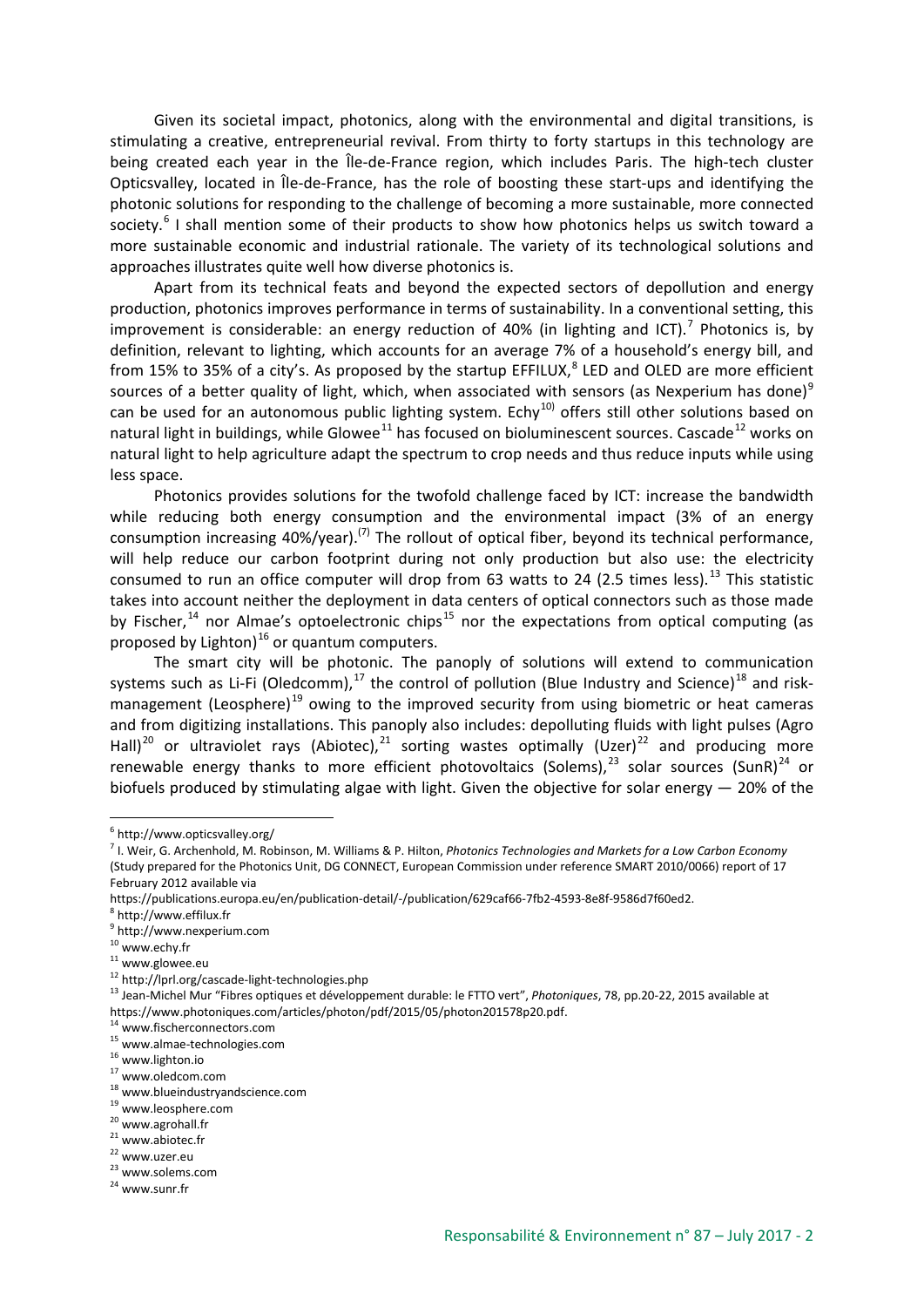electricity generated in Europe by 2020 — the challenge is to switch to organic cells and use them in isolated or hard-to-reach areas (Zephyr Solar).<sup>[25](#page-2-0)</sup>

The factory of tomorrow, if factories still exist, will be photonic. Various uses of light will disrupt the chain of production from design to manufacturing. The introduction of advanced manufacturing processes based on spectroscopy, lithography and lasers has brought the precision of light into the action of cutting materials. Photonics helps make gains in energy and raw materials during the production process, and then gains in energy when the products are used (owing to the lighter weight of newly designed products). It is hard to quantify these effects just now, except for 3D-printing (additive manufacturing leads to a gain of more than 90% — compared with less than 35% for standard machine-finishing techniques) and for certain uses (a coating one micron too thick on an aircraft's cabin weighs as much as two passengers) (Enovasense). <sup>[26](#page-2-1)</sup>

Photonics endows us with a new intelligence that results from a broader view of design and monitoring processes. This view results from methods reaching beyond the human spectrum of perception, methods that have drawn inspiration from, for instance, the mantis shrimp or the fly's eye dome. Depending on the type of photonic sensors used, such views can serve: to digitize a product, a piece of equipment, a building, a neighborhood, etc.; to reproduce obsolete products; to make virtual prototypes (Optis); $^{27}$  $^{27}$  $^{27}$  or to make simulations of complicated products and urban facilities. This is the point where the environmental and digital transitions come into an intense interaction. Any surface can be turned into a tablet computer for designing, sharing, co-designing (Adok).<sup>[28](#page-2-3)</sup> Designing products is being affected by these changes in procedures, such as 3D-printing (Pollen AM), $^{29}$  $^{29}$  $^{29}$  which literally makes it possible to manufacture what used to be unthinkable, especially in the field of medicine where "production" can be personalized (and thus made more sustainable) for the patient's well-being.

The intelligence gained from this new view is the very core of the technology for drones, autonomous robots and even the service-providing robots proposed by Eos.<sup>[30](#page-2-5)</sup> which can replace human beings in high-risk operations in difficult or dangerous environments. To further this intelligence, images can be analyzed using the deep-learning of a wide variety of applications (for sorting, maintenance, etc.) and through instant interactions (Scortex).<sup>[31](#page-2-6)</sup>

While upending practices in the phase of product design, photonics optimizes quality control and risk-detection by analyzing gases (MirSense),  $32$  ingredients (Greentropism)<sup>[33](#page-2-8)</sup> or colors (Seelab),  $34$ by monitoring infrastructures (Cementys),<sup>[35](#page-2-10)</sup> by performing nondestructive control procedures from any angle (for locating surface defects, etc. Holo3) $36$  and even by detecting counterfeits. The advantage of using light for monitoring and control procedures is that the object being examined is not destroyed or altered as when using chemicals.

As for the phase of production, besides the already mentioned additive manufacturing, light serves not only to apply ever thinner coatings via lithography but also to reinforce materials with laser shocks or modify surfaces on a nanometric scale by using ultrabrief lasers (Amplitude).<sup>[37](#page-2-12)</sup> Photonics thus replaces chemicals. It can be used to make smart, multifunctional skin-like surfaces (Manutech).<sup>[38](#page-2-13)</sup> Heat via solid state lighting can modify the making and assembling of composites

<span id="page-2-0"></span> $^{25}$  http://zephyr.solar/EN/<br> $^{26}$  www.enovasense.com

<span id="page-2-1"></span>

<span id="page-2-2"></span><sup>27</sup> www.optis-world.com

<span id="page-2-3"></span><sup>28</sup> www.getadok.com

<span id="page-2-4"></span><sup>29</sup> www.pollen.am

<span id="page-2-5"></span><sup>30</sup> www.eos-innovation.fr

<span id="page-2-6"></span><sup>31</sup> www.scortex.io <sup>32</sup> www.MirSense.com

<span id="page-2-8"></span><span id="page-2-7"></span><sup>33</sup> http://www.greentropism.com

<sup>34</sup> https://seelab-spectro.com/fr/accueil/

<span id="page-2-9"></span><sup>&</sup>lt;sup>35</sup> www.cementys.com

<span id="page-2-11"></span><span id="page-2-10"></span><sup>36</sup> http://www.holo3.com/

<span id="page-2-12"></span> $37 \text{ http://www.amplitude-systemes.com/6-t-pulse-duo-double-oscillator-laser-femtoseconde.html?lang=2 }$ <br> $38 \text{ http://www.manutech-usd.fr/}$ 

<span id="page-2-13"></span>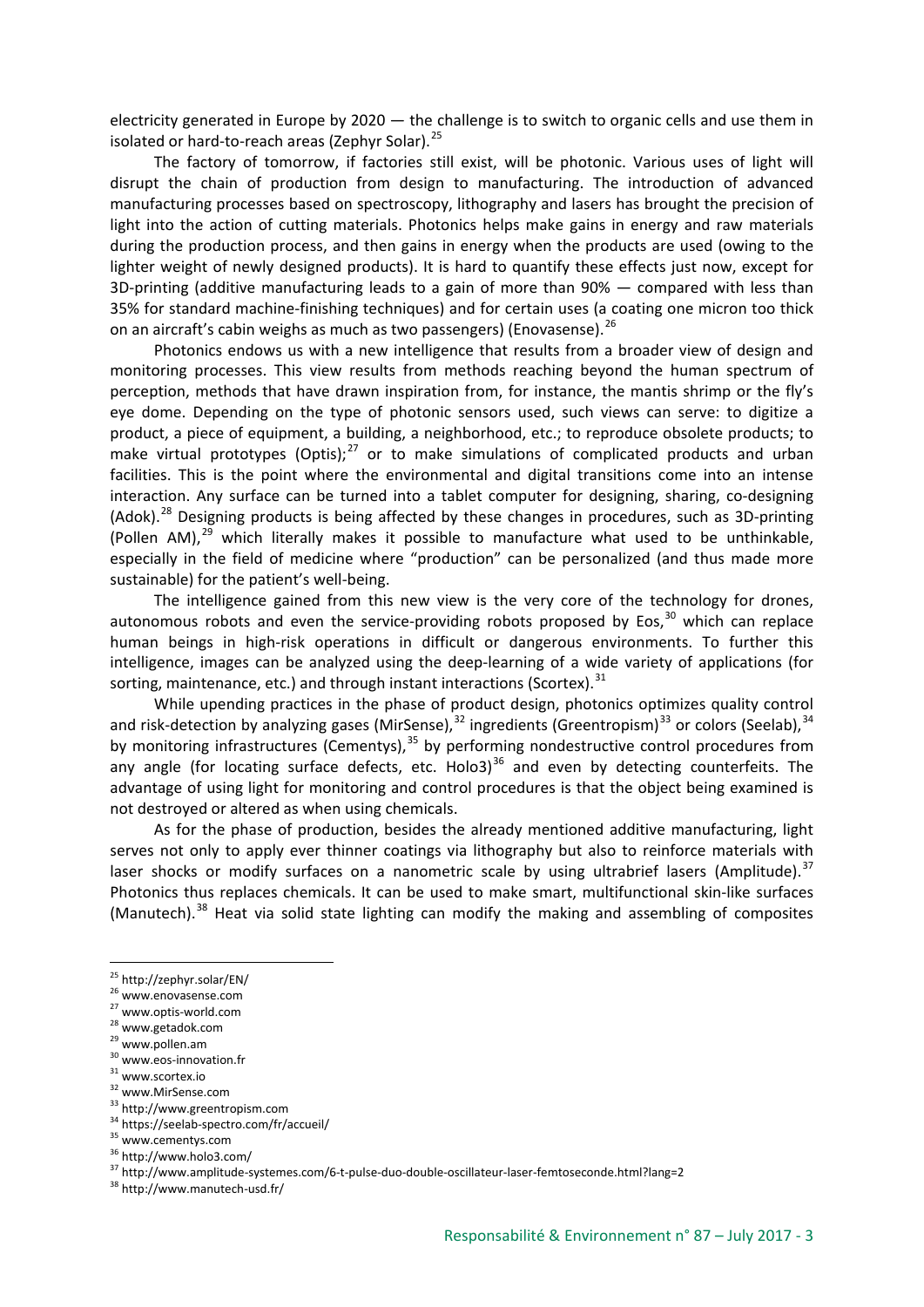(Uwave).[39](#page-3-0) Light can even make materials "grow" via self-assembly (as in nature) or literally help us invent new materials (Silsef).<sup>[40](#page-3-1)</sup> Once again, this approach, which creates *ex nihilo*, tends to use 100% of the materials produced.

These disruptions enable all of us, via "fab labs", to be designers and manufacturers. This boosts, in turn, the entrepreneurial potential and could disrupt factories based on the manufacturing of a standardized quality. The product singly designed and made on the spot<sup>(5)</sup> could come back and deeply alter our relations with the world of production and of employment under condition that insurance companies propose a coverage for risks and a warranty for the product's reliability.

Photonics lies at the center not only of the environmental transition (risk detection, savings on raw materials and energy during manufacturing, local production, and a supply of renewables) but also of a societal trend, which is driven by changes in our modes of learning, designing and manufacturing. All this fosters an entrepreneurial spirit and takes issue with the current organization of a mass market and of firms. With photonics, the environmental transition implies human relations and raises questions about the model for society: "The barbarians are coming!"

<span id="page-3-1"></span><span id="page-3-0"></span> $39$  http://uwave.fr/<br> $40$  http://www.silsef.com/